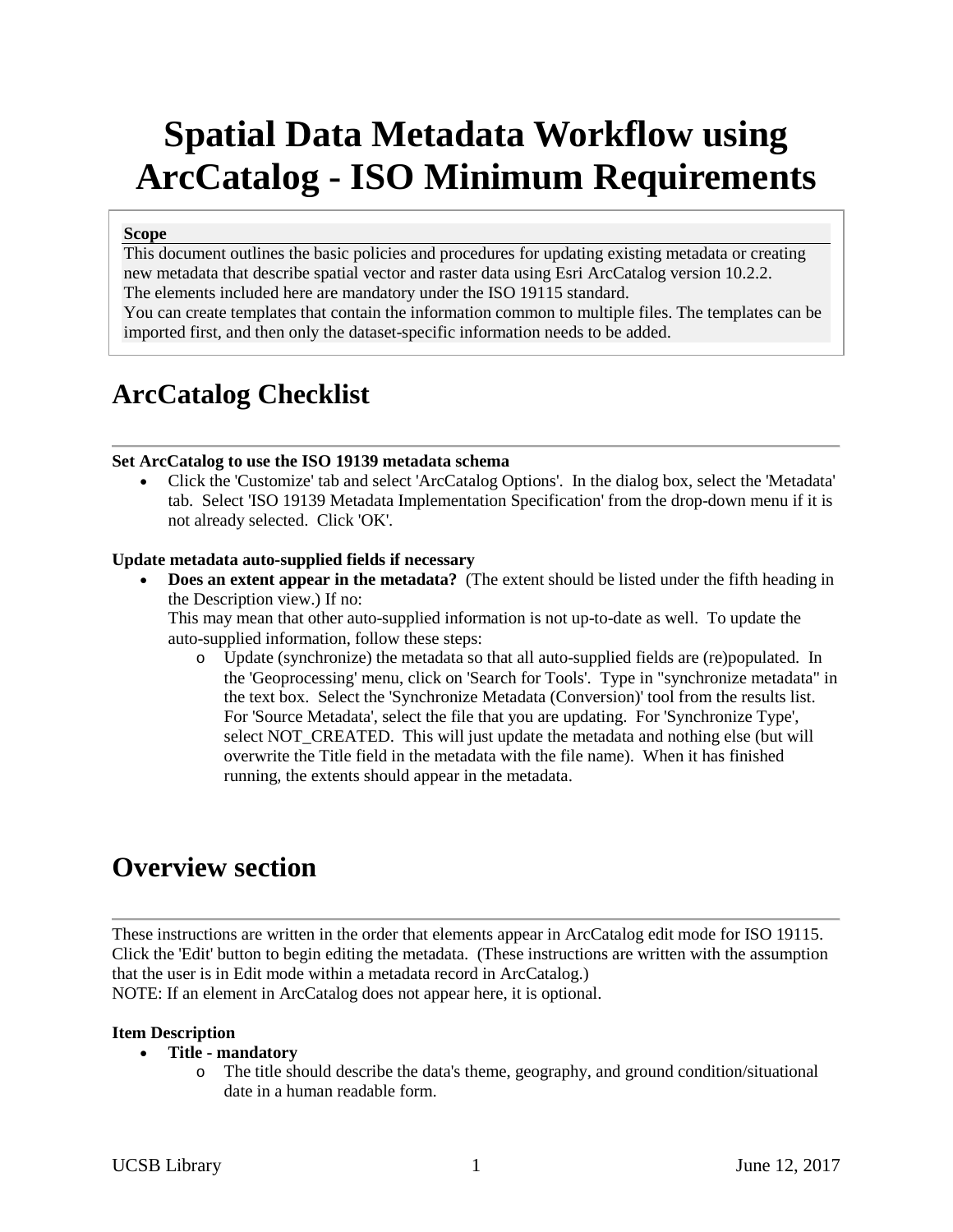- o The filename is not an appropriate title.
- o Don't use abbreviations. Spell everything out.

## • **Description or Abstract - mandatory**

The metadata must include an abstract. Write a brief description of the data, such as what the features represent. Things to include:

- o subject of the dataset and what the features represent
- o geographic extent
- o form of the dataset (examples: polygon shapefile, point feature class, raster, geoTIFF image)
- o time period represented by the features
- o other relevant information

### **Example**

The points in this shapefile represent the locations of soil samples, and were created using a GPS device. The locations are within the Sierra National Forest, California, collected between June 2011 and August 2012.

## • **Bounding Box - mandatory**

If the dataset has geospatial coordinates, the extents of the dataset should be automatically shown here. If they are not, see the "Update metadata auto-supplied fields if necessary" section in the tip box above.

## **Topics and Keywords**

• **Topic Categories - mandatory**

Click the boxes next to the appropriate keyword(s).

• **Theme Keywords - mandatory** 

Add words that describe the subject of the data, especially beyond what is listed in the title

• **Place Keywords - mandatory** 

This is the geographic location of the data.

# **Citation**

# • **Collective Title - recommended if applicable**

This field might be used to record the name of the geodatabase or collection from which the dataset comes.

• **Dates - mandatory**

Publication date is required.

Publication date is the date when the data set is published or otherwise made available for release. If the month and/or day are unknown, enter 01. However, if the date is unknown, there is no way to specify that here, so leave the field blank.

# **Examples:**

October 10,  $1995 = 1995 - 10 - 10$ May,  $2010 = 2010 - 05 - 01$  $2013 = 2013 - 01 - 01$ Unknown - leave blank in ArcCatalog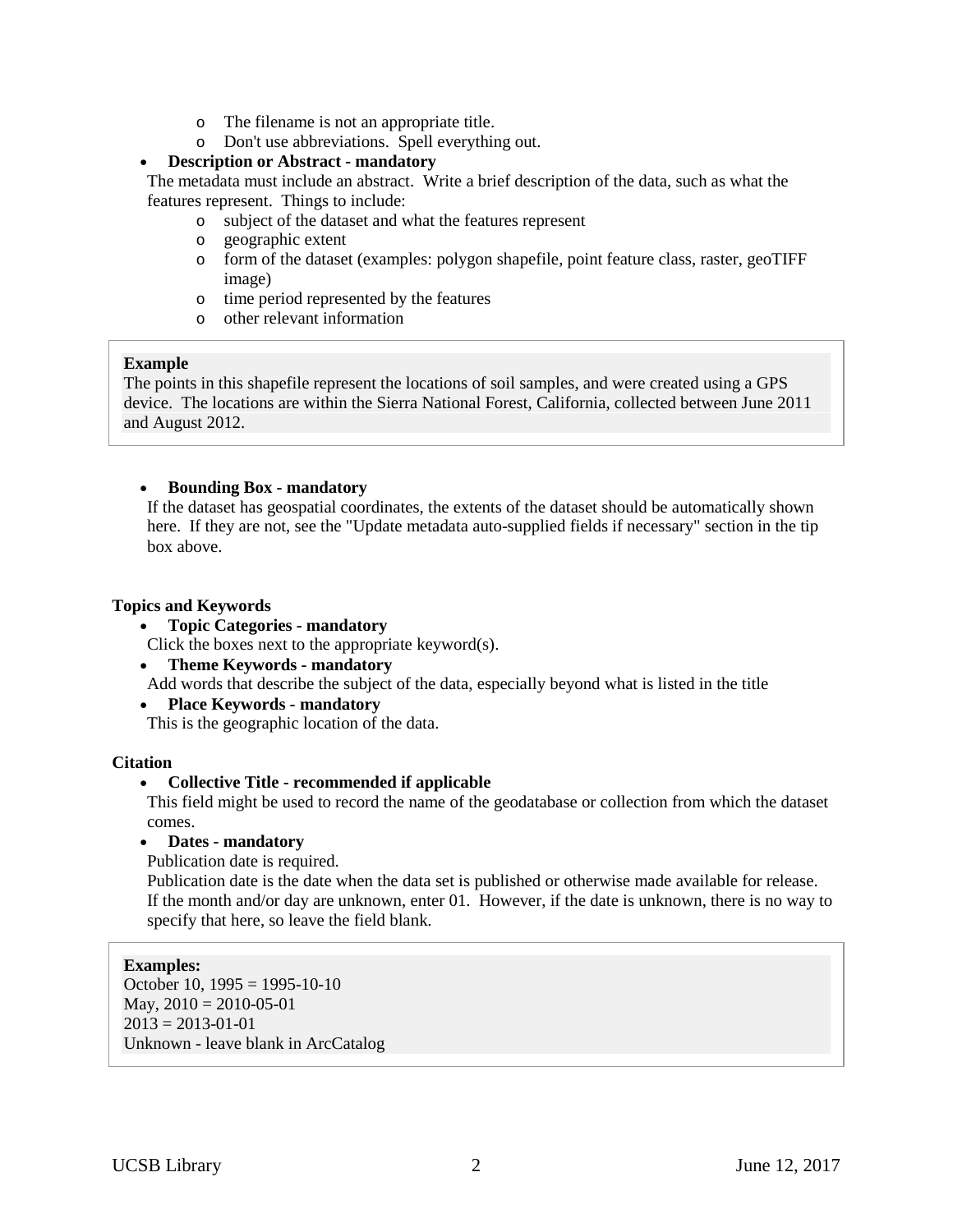### **Citation Contacts**

The **originator** and **publisher** are **mandatory if applicable.** if either are unknown, enter "Unknown" in the Organization text field.

### • **Name or Organization - mandatory**

The personal name and/or organization name of the creator/originator should be entered in the appropriate field.

### • **Role - mandatory**

Choose from the drop-down list.

# **Metadata section**

### **Details**

### o **Date Stamp - mandatory**

The date should have been generated automatically

### **Contacts**

### o **Metadata contact - mandatory**

One metadata contact organization (or person) and role are required.

- The original metadata creator should be entered as the *Originator*.
- **Name or Organization - mandatory** The personal name and/or organization name of the creator/originator should be entered in the appropriate field.
- **Role - mandatory** Choose from the drop-down list.

# **Resource section**

### **Resource Extents**

### o **Temporal Period Extent - mandatory if applicable**

If it is relevant to record a date range for the situational date of the dataset (especially if the date range is different from the publication date), enter it here. Otherwise, leave it blank.

### **Resource Constraints**

### o **Legal Constraints - Use Limitation - mandatory if applicable**

If there are legal constraints, click the green plus next to 'New Use Limitation' to add a text box. Enter text describing any access and/or use constraints that are identified by the drop down boxes below (Access/Use Constraints). Access and use constraints can be combined in the same text box.

### o **Legal Constraints - Access Constraints - mandatory if applicable**

This indicates whether the dataset is publicly available or restricted by license. Use the drop-down list to select the appropriate constraint. If "unknown" or "none", select "Empty".

### o **Legal Constraints - Use Constraints - recommended**

These are specific rules regarding how the data can be used, such as regarding derivative works or re-publication. Use the drop-down list to select the appropriate constraint. If